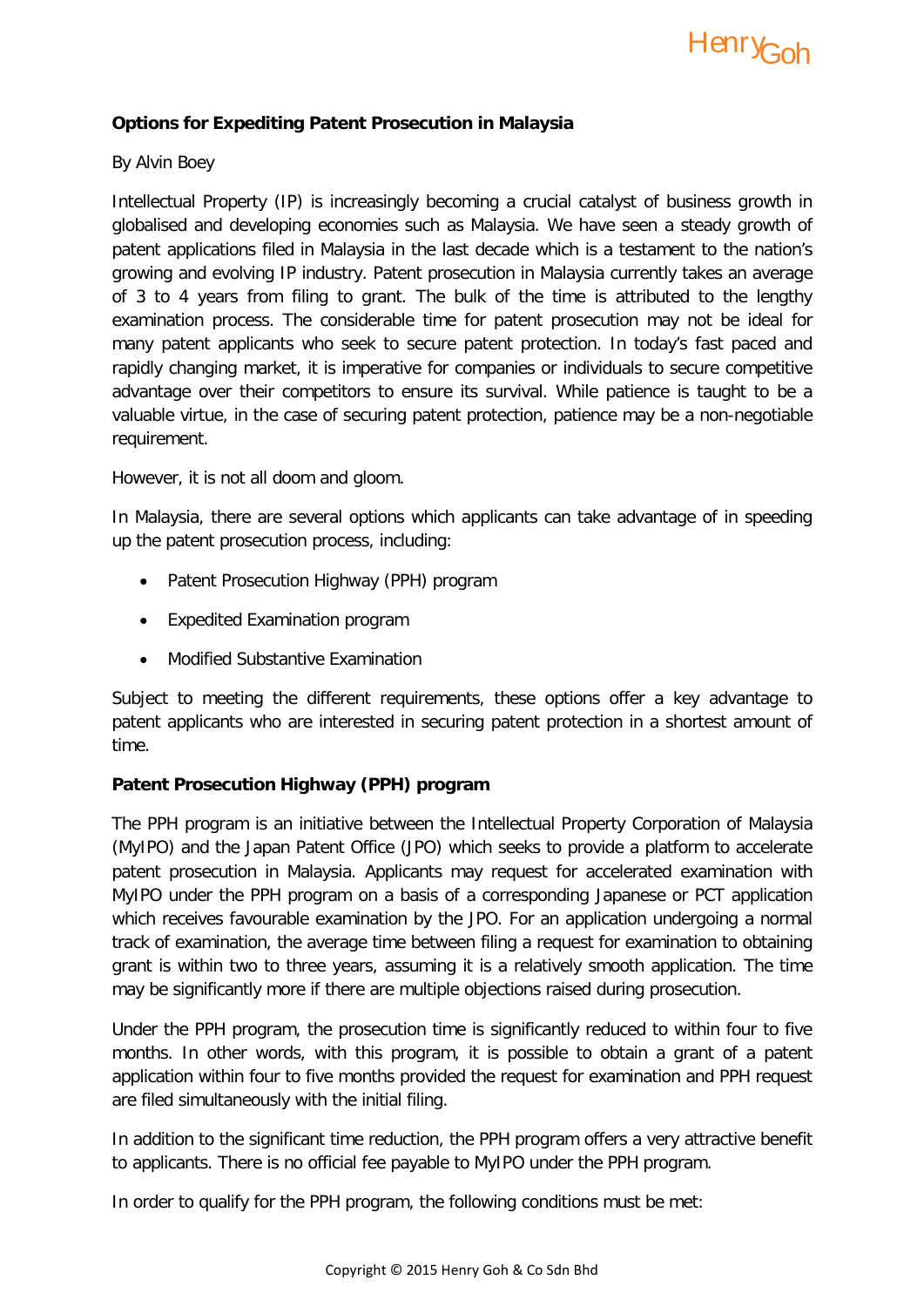- The Malaysian application and the Japanese or PCT applications examined by the JPO must correspond – this is defined in terms of a priority relationship between the applications or a common PCT application.
- One or more claims of the Japanese or PCT application have been indicated as allowable by the JPO.
- The claims presented in the Malaysian application for examination under the PPH sufficiently correspond to such allowed claims.
- A request for normal examination has been filed with MyIPO (either previously, or with the PPH request).
- If the examination request was filed previously, MyIPO has not yet started the examination.

# **Expedited Examination program**

Under the Expedited Examination program, the MyIPO will advance an application out of turn for examination if a filed expedited examination request is approved. In Malaysia, patent applications are generally examined in the order of the filing dates. Upon approval of an expedited examination request, the application is allowed to skip the regular queue and is examined under a fast track.

An application which undergoes normal track examination typically takes up to one year for the issuance of a first examination report. Under the expedited examination program, it is significantly reduced to only one month for the issuance of a first examination report. The applicant is given three weeks to respond to the first examination report. If the applicant fails to respond to the examination report within this timeframe, the application reverts from fast track to normal track.

To qualify for a fast track examination under this program, the applicant must meet at least one of the prescribed grounds and make payment of hefty amount of official fees. The application must also be available for public inspection. The grounds on which expedited examination may be requested are:

- National or public interest
- Evidence of potential infringement or ongoing infringement proceedings
- Registration is a condition to obtaining monetary grants from the Government or institutions recognized by the Registrar
- The invention has already been commercialized or the applicant intends to do so within 2 years of requesting expedition
- The invention relates to green technologies that will enhance the quality of the environment or conservation of energy sources
- Other reasonable grounds.

## **Modified Substantive Examination**

Modified Substantive Examination often provides a more cost effective alternative to fast track patent prosecution without the stringent requirements and hefty official fees of the